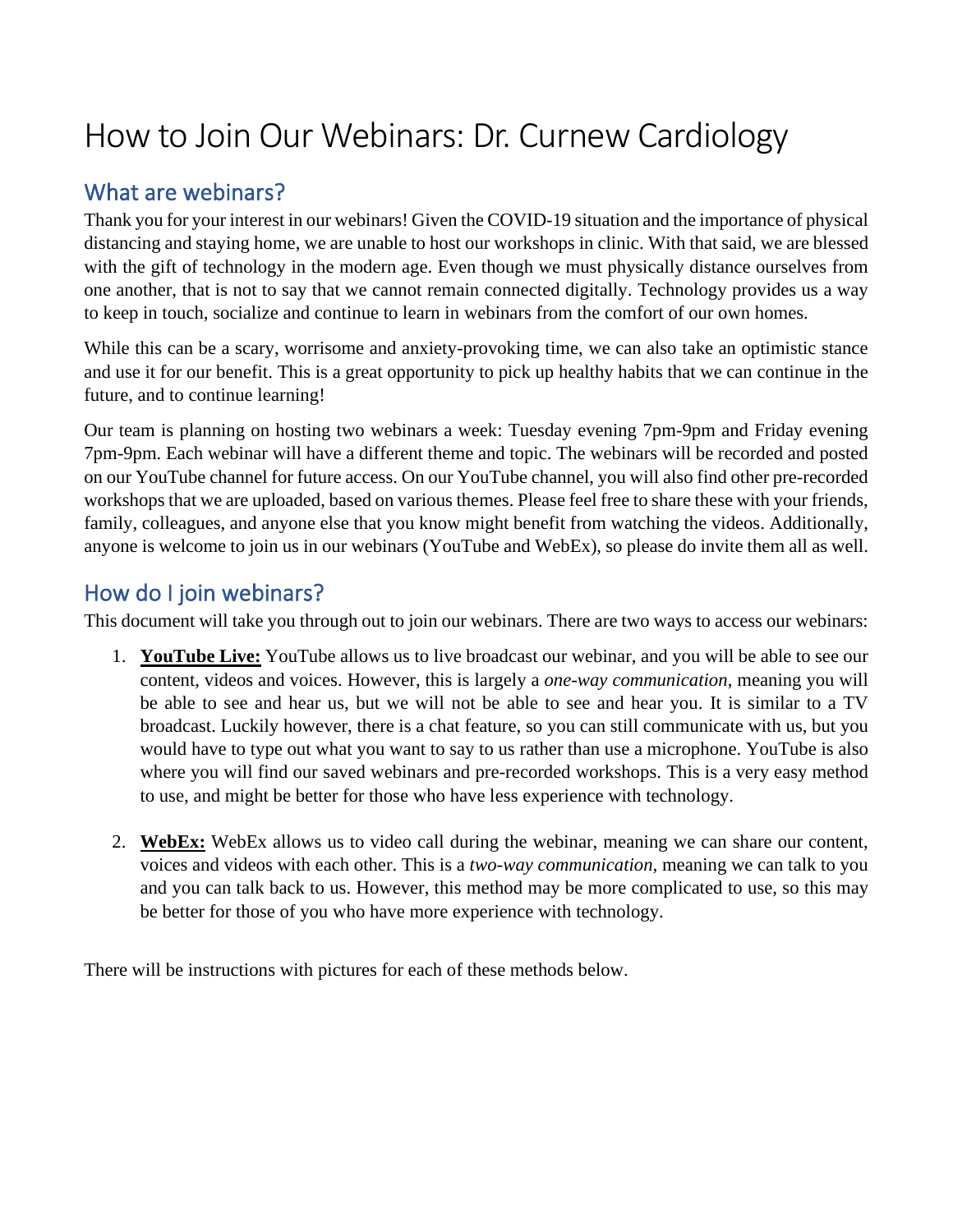## How do I use YouTube Live?

Joining us using YouTube is very simple. This is the easier of the two options, so it would be recommended for those that have less experience with technology. With that said, it is the less engaging method of the two, as it is primary *one-way* communication (however, you can still send us messages). On our website and newsletters, the link to join looks like this:

> For easy access we're live-streaming on Youtube here: https://www.youtube.com/channel/UCaprwU4w8dqaOmXnzUHxeZq/, however you won't be able to share your audio voice on Youtube.

To watch the live YouTube broadcast, follow these instructions:

- 1. Click on the link on our website or newsletter. The link is also below:
	- a. <https://www.youtube.com/user/DrCurnew/videos>
- 2. You will arrive at Dr. Curnew's YouTube videos page. On this page, you can see all of the videos that we upload. You can also see the previous webinars, as well as our pre-recorded workshops. Feel free to watch these videos in your spare time, we have uploaded them for you to view! It will look like this:



3. At 7pm when our webinar begins, you will see a video that has a "LIVE NOW" logo, in red. It will be the first video visible, at the top left. *You must be in the videos tab to see this*.

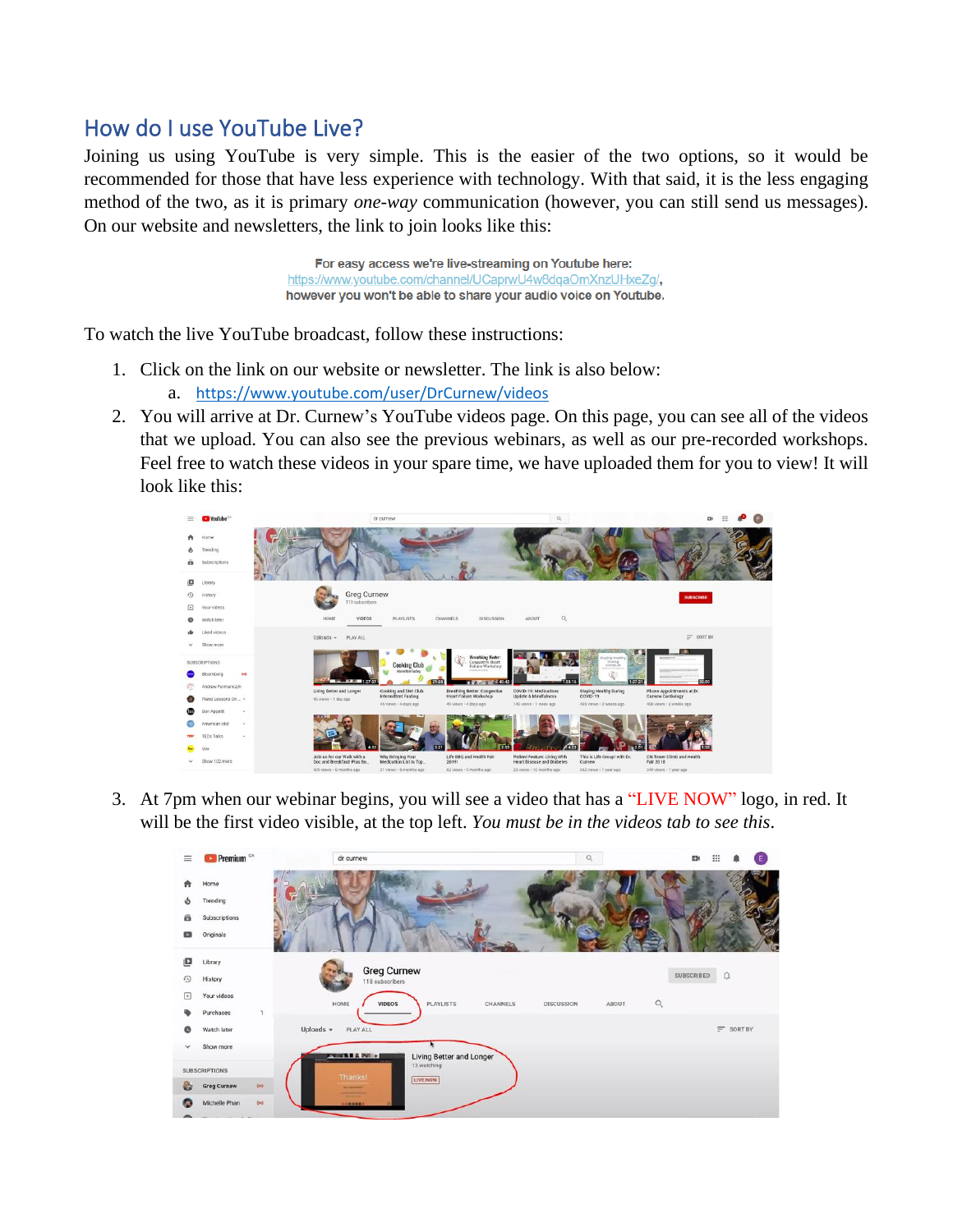4. After clicking this video, you should come to a screen that looks like the following. You are now viewing the live webinar. To the there, there is a chat box. In this box, you can send us messages for us to see during the webinar. You can send questions, comments and ideas, and we can address them during the webinar. You can also engage with each other in the chat feature. Finally, be sure to like the video, and press subscribe if you want easy access to our other videos.



5. To exit the webinar, you can simply close the window.

YouTube is easy to use, but the engagement opportunities with the hosts of the webinar are limited to only a chat box. WebEx (described in the next section) allows for greater engagement with the hosts via video and microphone, but might be more difficult to use. If you are willing to try it out, the instructions are on the following page. We will also be uploading YouTube videos in the future on how to join WebEx, as well as using other technology for your health benefit.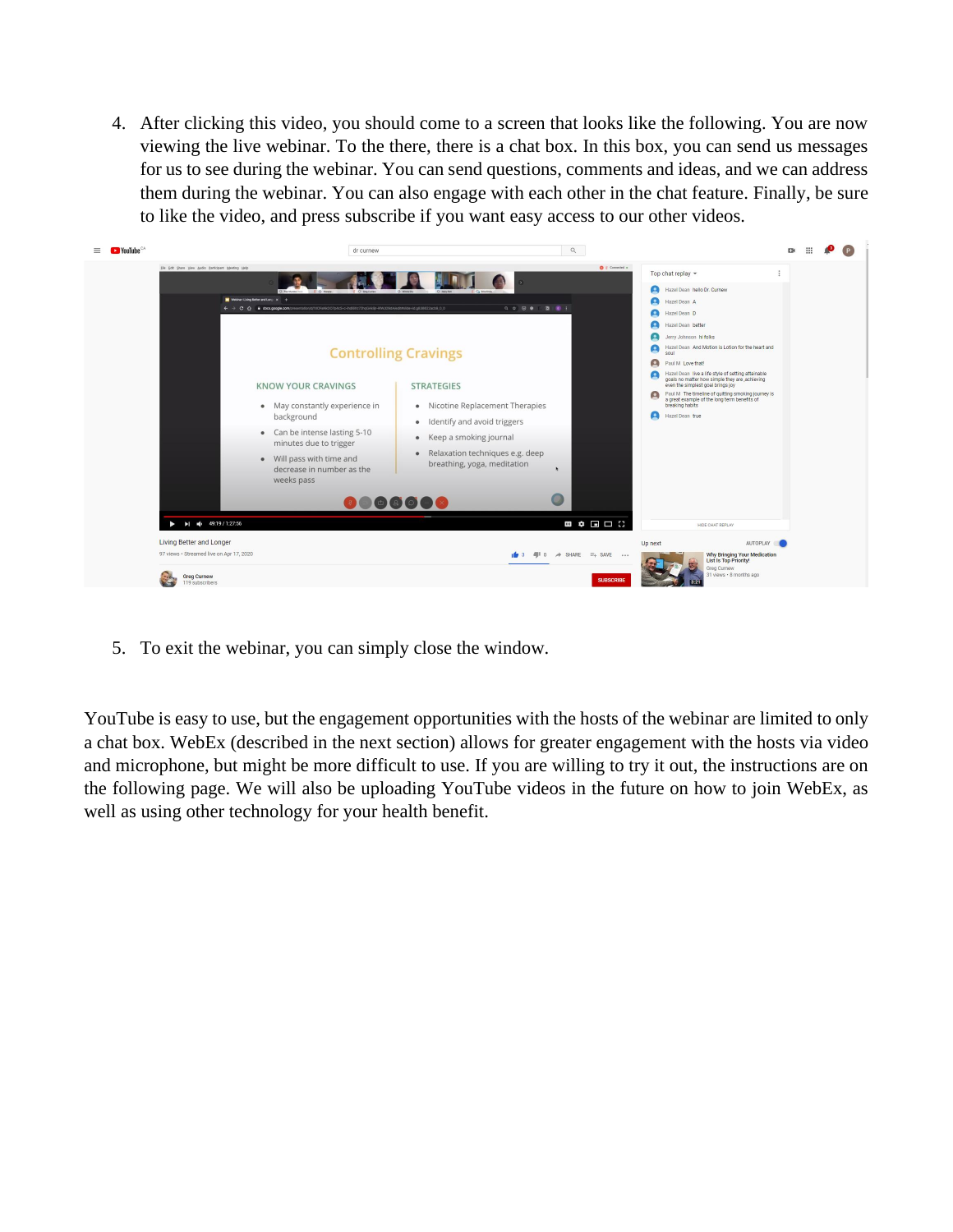## How do I use WebEx?

On our website (drcurnew.com) and newsletters, this is what the link to join WebEx looks like:

To speak to us, join us here: https://mcmaster.webex.com/mcmaster/j.php?MTID= m6863f4615389b55eb5582a56ca41ee4b (It will download the Webex app onto your device) The password is: Curnew

In order to join on your computer:

- 1. Click on the blue link. This should be found on our website [\(www.drcurnew.com,](http://www.drcurnew.com/) and go to blog) and newsletters. The links are also below:
	- a. Tuesday sessions:<https://mcmaster.webex.com/mcmaster/j.php?MTID=mcfaa0257a26845f82f513091a15ffb5c>
	- b. Friday sessions:<https://mcmaster.webex.com/mcmaster/j.php?MTID=m6863f4615389b55eb5582a56ca41ee4b>
- 2. You should come to a screen that looks like this. If you are prompted for a password, type in "Curnew" (without the quotes, and with the capital C).



a. **If this is your first time using WebEx, a file will be downloaded onto your computer. Please open this downloaded file:**